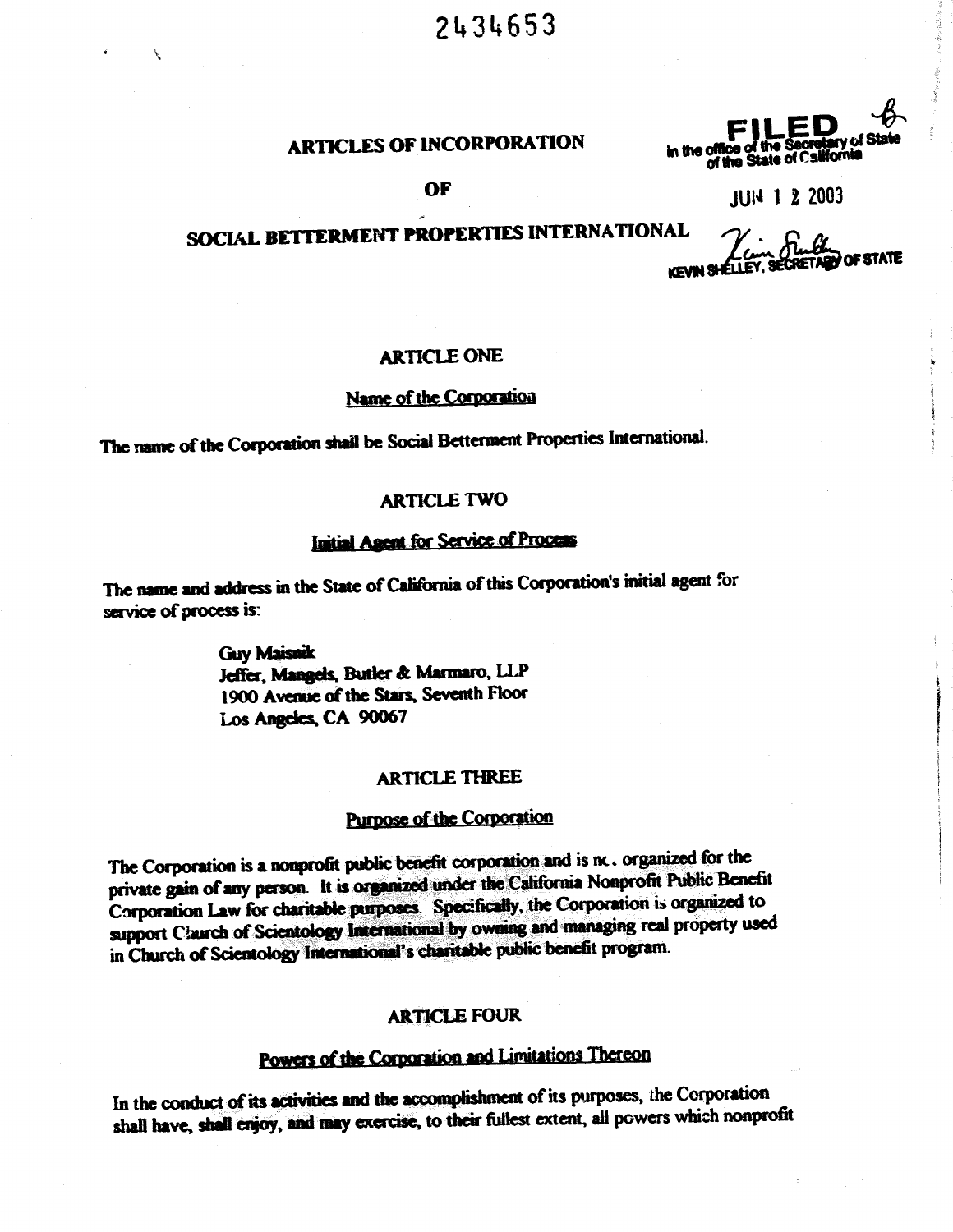corporations are permitted by law to have and to enjoy; PROVIDED HOWEVER, that at all times, and notwithstanding merger, consolidation, reorganization, termination, dissolution, or winding up of the Corporation (whether voluntary or involuntary or by operation of law), or any other provisions of these Articles of Incorporation:

The Corporation shall not possess or exercise any power or authority, A. whether expressly, by interpretation or by operation of law, that would pose a substantial risk of preventing it at any time from qualifying and continuing to qualify as a corporation described in section 501(c)(3) of the Internal Revenue Code of 1986 (hereinafter referred to as the "Code"), its Regulations or the corresponding section of any future federal tax code, contributions to which are deductible for federal income tax purposes under section 170(c)(2) of such Code and Regulations, nor shall the Corporation engage directly or indirectly in any activity that would pose a substantial risk of causing the loss of such qualification under section 501(c)(3) of the Code.

At no time shall the Corporation engage in any activities that are unlawful  $\mathbf{B}$ under the laws of the United States, the State of California, or any other jurisdiction where it may carry on any activities.

No part of the assets or net earnings of the Corporation shall ever by used,  $\mathbf{C}$ nor shall the Corporation ever be organized or operated, for purposes that are not exclusively charitable within the meaning of section 501(c)(3) of the Code.

The Corporation shall never be operated for the primary purpose of D. carrying on a trade or business for profit.

The Corporation shall not carry on propaganda or otherwise attempt to E. influence legislation to an extent that would disqualify it for tax exemption under section  $501(c)(3)$  of the Code by reason of attempting to influence legislation. Nor shall the Corporation, directly or indirectly, participate in or intervene in (including the publishing or distributing of statements) any political campaign on behalf of or in opposition to any candidate for public office.

No so icitation of contributions to the Corporation shall be made, and no  $\mathbf{F}$ gift, bequest, or devise to the Corporation shall be accepted, upon any condition or limitation that would pose a substantial risk of causing the Corporation to lose its federal income tax exemption.

Pursuant to the prohibition contained in section 501(c)(3) of the Code, no G. part of the net earnings, current or accumulated, of the Corporation shall ever inure to the benefit of or be distributable to its Directors or Officers or other private persons, except that the Corporation shall be authorized and empowered to pay reasonable compensation for services rendered (including reimbursement of actual and reasonable expenses incurred in connection with the administration of the affairs of the Corporation).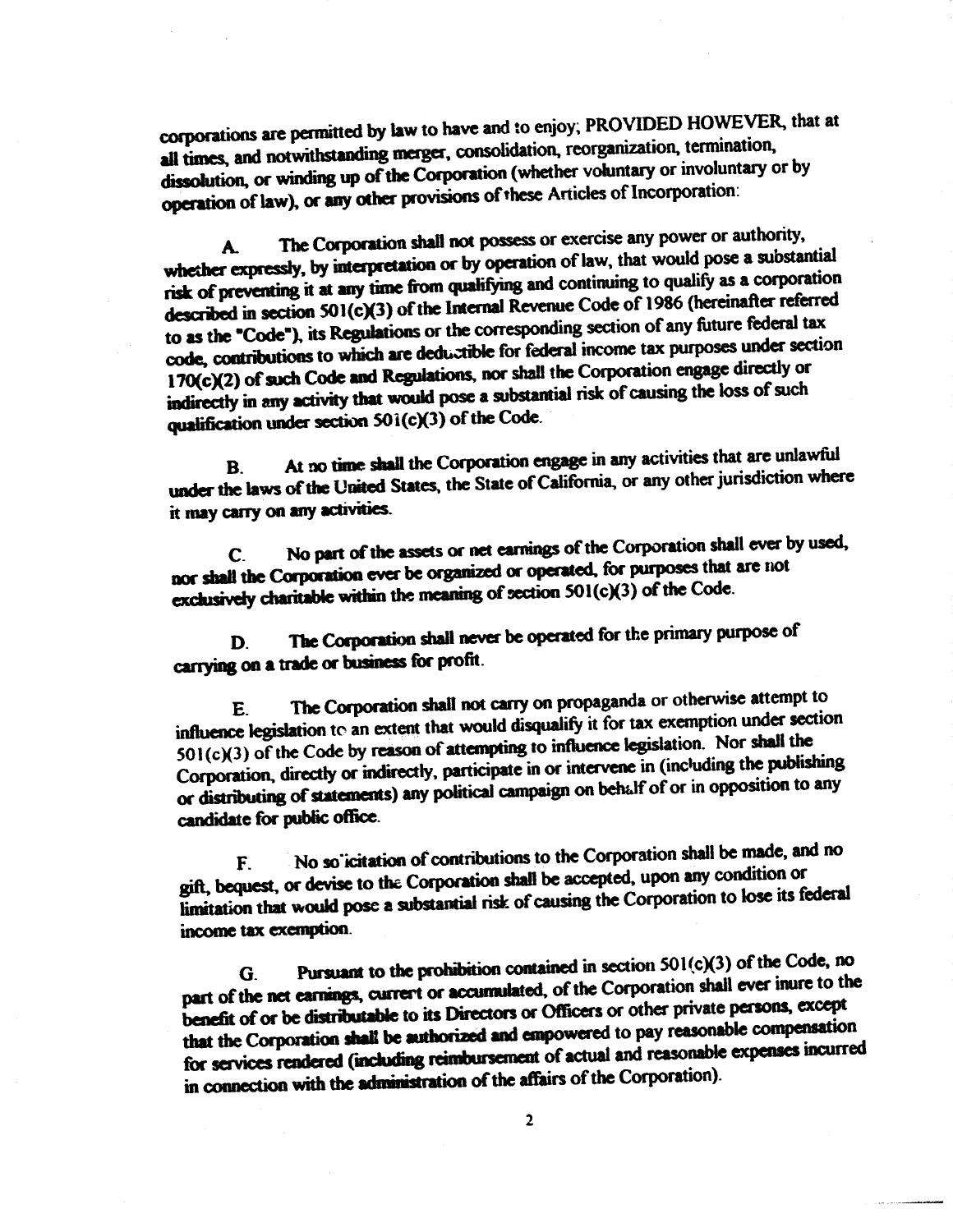The Corporation shall never be controlled, directly or indirectly, by one or  $\bf H$ more disqualified persons with respect to the Corporation (as defined in section 4946 of the Code) other than foundation managers.

The Corporation shall not carry on any activities not permitted to be L carried on by an organization described in section 509(a)(3) of the Code.

Notwithstanding any other provision of these Articles, if at any time or J. times the Corporation is a private foundation within the meaning of section 509 of the Code, then during such time or times:

The Corporation shall distribute its income for each taxable year at such  $(1)$ time and in such manner as not to subject the Corporation to tax under section 4942 of the Code:

The Corporation shall not engage in any act of self-dealing as defined in  $(2)$ section 4941(d) of the Code;

The Corporation shall not retain any excess business holdings as defined in  $(3)$ section 4943(c) of the Code;

 $(4)$ The Corporation shall not make any investments in such manner as to subject the Corporation to tax under section 4944 of the Code; and

The Corporation shall not make any taxable expenditures as defined it.  $(5)$ section 4945(d) of the Code.

#### **ARTICLE FIVE**

#### Sole Member

In accordance with this Corporation's status as an integrated auxiliary of Church of Scientology International, Church of Scientology International shall be the Sole Member of this Corporation.

#### **ARTICLE SIX**

#### Directors of the Corporation

Directors shall be appointed by the Sole Member as provided in the Bylaws of the Corporation. The number of the Corporation's Directors may not be increased above five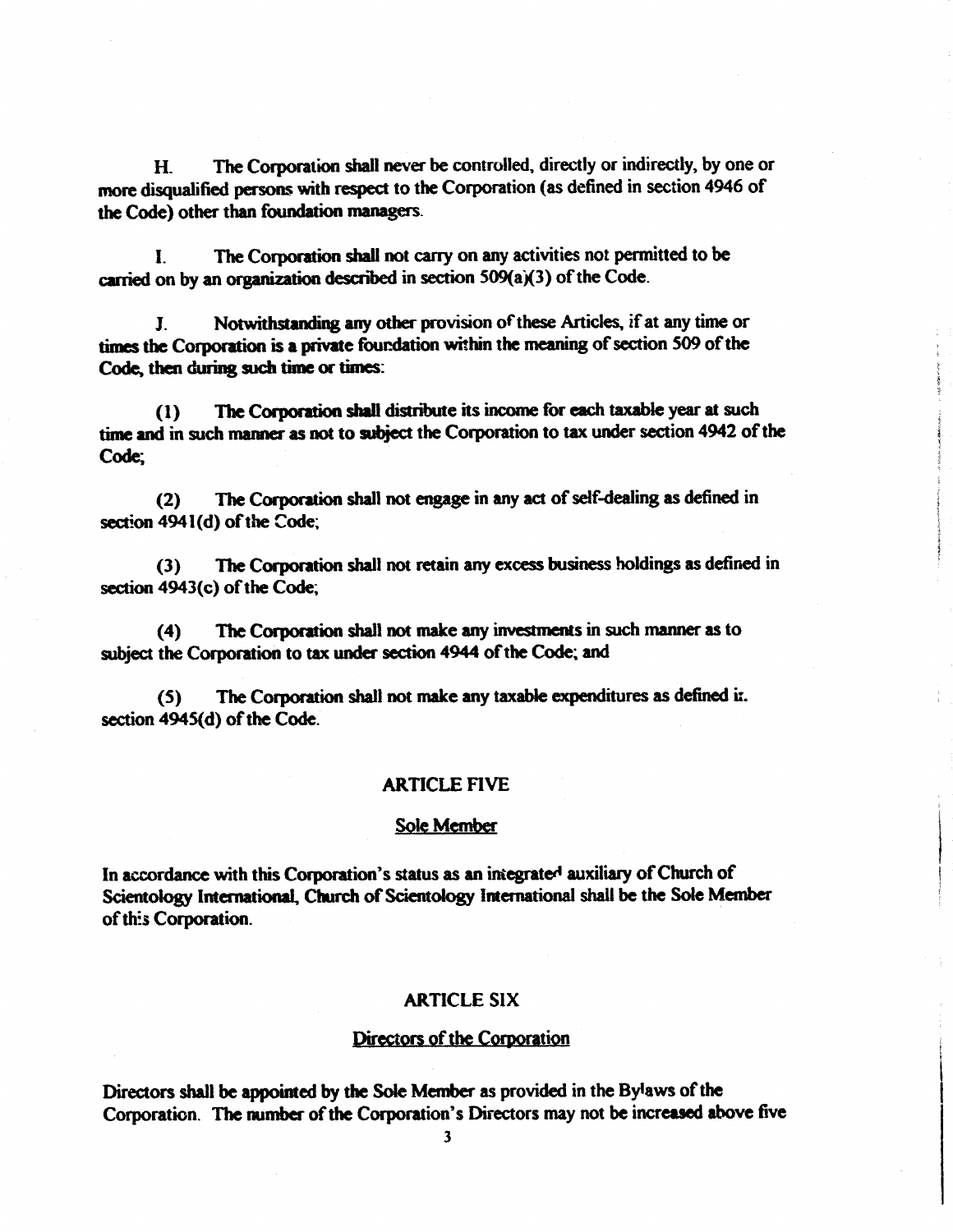(5) nor decreased below three (3), with the exact number of Directors to be fixed by resolution of the Sole Member.

## **ARTICLE SEVEN**

#### Disposition of the Corporation's Assets Upon Dissolution

Upon the termination, dissolution, or winding up of the Corporation in any manner or for any reason, voluntary or involuntary, its assets, if any, remaining after the payment or provision for payment of all liabilities of the Corporation shall be distributed to, and only to, one or more organizations qualified as tax exempt under section  $501(c)(3)$  of the Code.

## **ARTICLE EIGHT**

#### Amendment of the Corporation's Articles of Incorporation

Except as provided in sections 5812 and 5813.5 of the California Nonprofit Public Benefit Corporation Law, the articles of incorporation of the Corporation may be amended only upon the majority vote of all the Directors of the Corporation then incumbent and approval of the Corporation's Sole Member.

IN WITNESS WHEREOF, I have subscribed these Articles of Incorporation in duplicate this  $\sqrt{\frac{4}{3}}$  day of June, 2003.

Thomas C. Spring

Incorporator

I declare that I am the person who executed the above Articles of Incorporation and such instrument is my act and deed.

Thomas C. Spring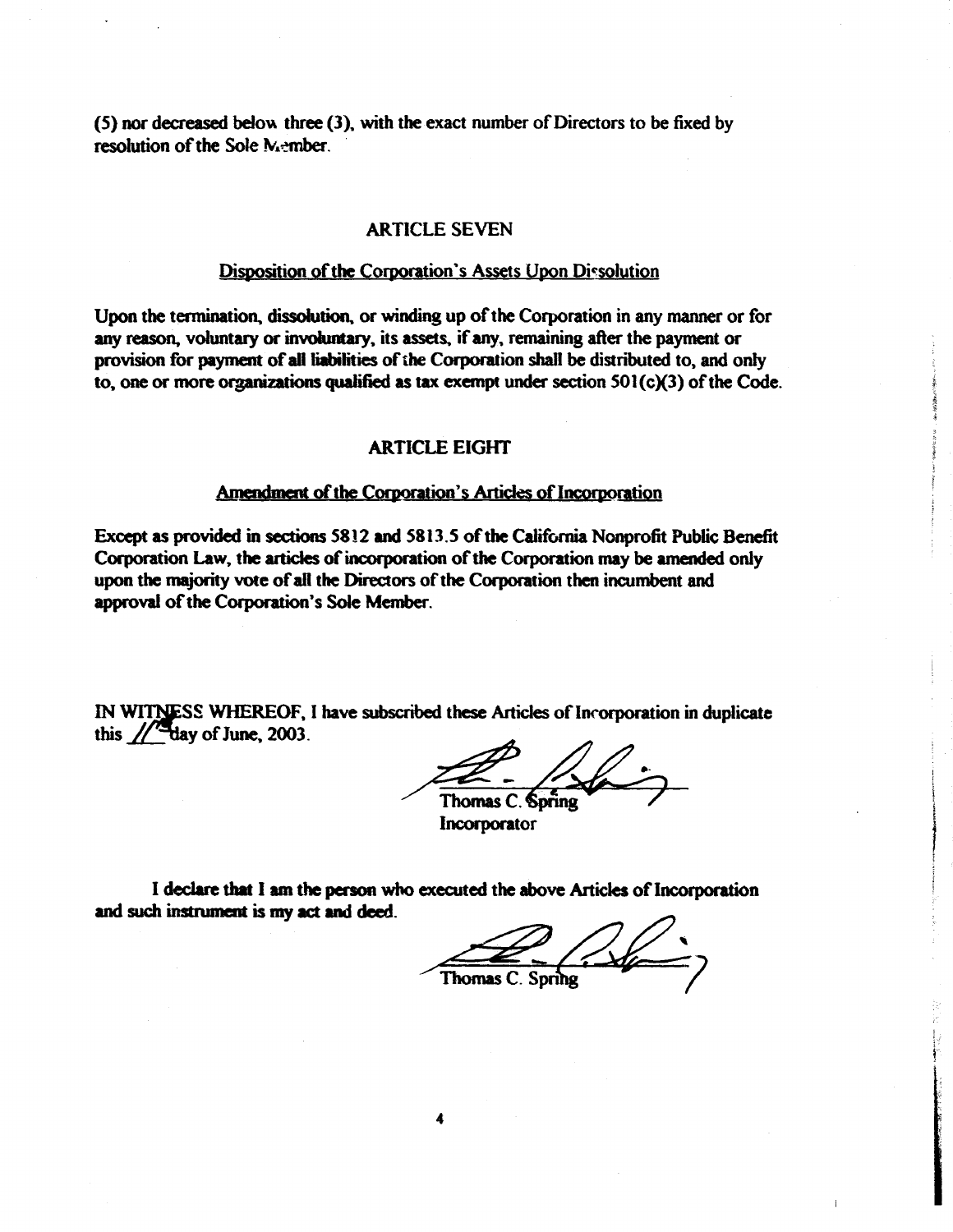# **A9623538**

 $3434653$ 

## **RESTATED**

## **ARTICLES OF INCORPORATION**

**KEVIN SHELLEY.** 

in the office of the Secretary of Etate.

of the State of California

#### OF

## SOCIAL BETTERMENT PROPERTIES INTERNATIONAL

Tom DeVocht and Gordon K. Steele certify that:

- 1. They are the President and Secretary, respectively, of SOCIAL BETTERMENT PROPERTIES INTERNATIONAL, a California corporation.
- 2. The Articles of Incorporation of this corporation are amended and restated to read as follows:

#### **ARTICLE ONE**

#### Name of the Corporation

The name of the Corporation shall be Social Betterment Properties International.

#### **ARTICLE TWO**

#### Initial Agent for Service of Process

The name and address in the State of California of this Corporation's initial agent for service of process is:

> **Guy Maisnik** Jeffer, Mangels, Butler & Marmaro, LLP 1900 Avenue of the Stars, Seventh Floor Los Angeles, CA 90067

## **ARTICLE THREE**

#### Purpose of the Corporation

The Corporation is a nonprofit public benefit corporation and is not organized for the private gain of any person. It is organized under the California Nonprofit Public Benefit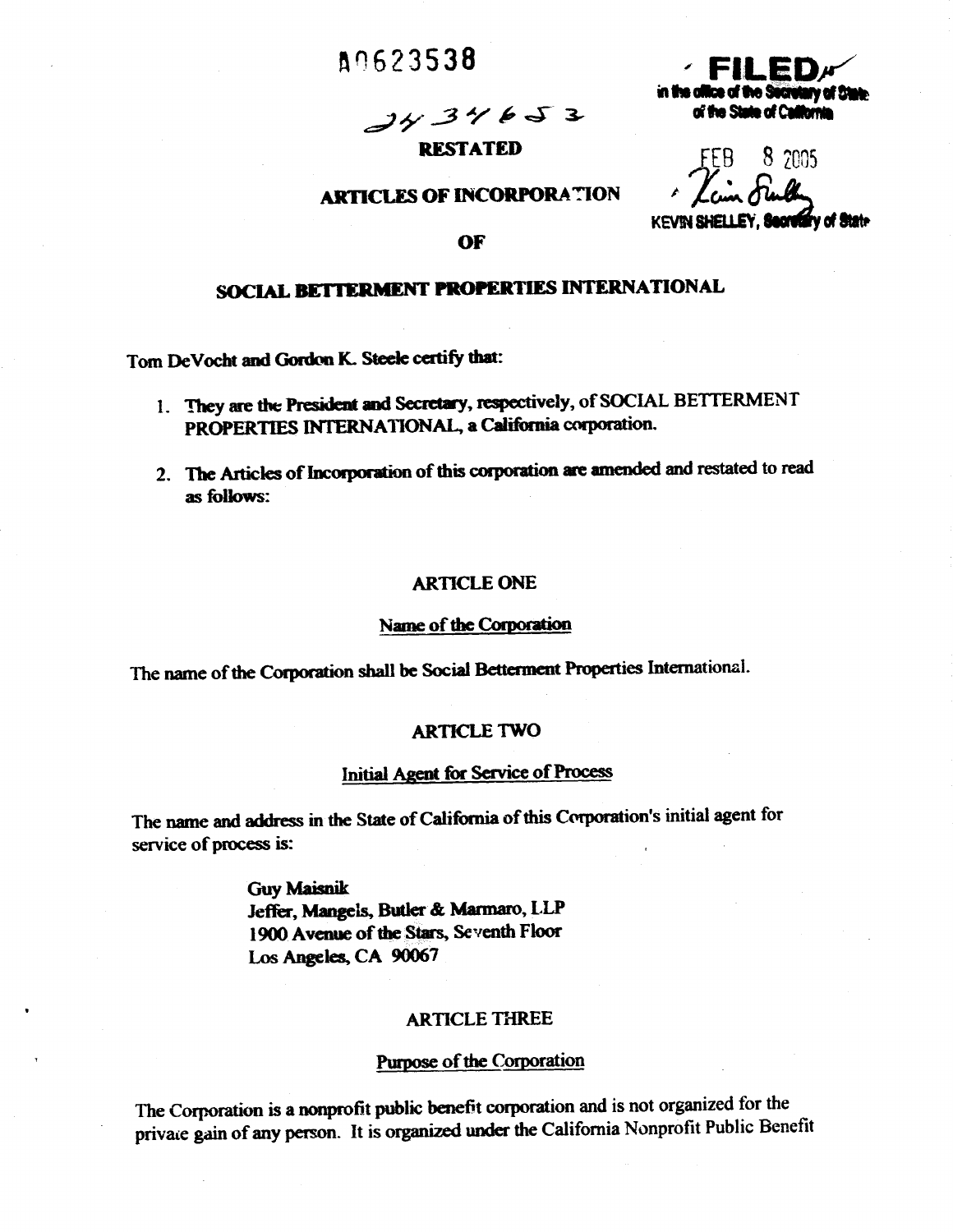Corporation Law for charitable purposes. Specifically, the Corporation is organized to support Church of Scientology International by owning and managing real proporty used in Church of Scientology International's charitable public benefit program.

## **ARTICLE FOUR**

# Powers of the Corporation and Limitations Thereon

In the conduct of its activities and the accomplishment of its purposes, the Corporation shall have, shall enjoy, and may exercise, to their fullest extent, all powers which nonprofit corporations are permitted by law to have and to enjoy; PROVIDED HOWEVER, that at all times, and notwithstanding merger, consolidation, reorganization, termination, dissolution, or winding up of the Corporation (whether voluntary or involuntary or by operation of law), or any other provisions of these Articles of Incorporation:

The Corporation shall not possess or exercise any power or authority, whether expressly, by interpretation or by operation of law, that would pc se a substantial A. risk of preventing it at any time from qualifying and continuing to qualify as a corporation described in section 501(c)(3) of the Internal Revenue Code of 1986 (hereinafter referred to as the "Code"), its Regulations or the corresponding section of any future federal tax code, contributions to which are deductible for federal income tax purposes under section 170(c)(2) of such Code and Regulations, nor shall the Corporation engage directly or indirectly in any activity that would pose a substantial risk of causing the loss of such qualification under section  $501(c)(3)$  of the Code.

At no time shall the Corporation engage in any activities that are unlawful  $\mathbf{B}$ . under the laws of the United States, the State of California, or any other jurisdiction where it may carry on any activities.

No part of the assets or net earnings of the Corporation shall ever by used,  $\mathbf{C}$ nor shall the Corporation ever be organized or operated, for purposes that are not exclusively charitable within the meaning of section 501(c)(3) of the Code.

The Corporation shall never be operated for the primary purpose of D. carrying on a trade or business for profit.

The Corporation shall not carry on propaganda or otherwise attempt to  $E.$ influence legislation to an extent that would disqualify it for tax exemption under section 501(c)(3) of the Code by reason of attempting to influence legislation. Nor shall the Corporation, directly or indirectly, participate in or intervene in (including the publishing or distributing of statements) any political campaign on behalf of or in opposition to any candidate for public office.

 $\overline{2}$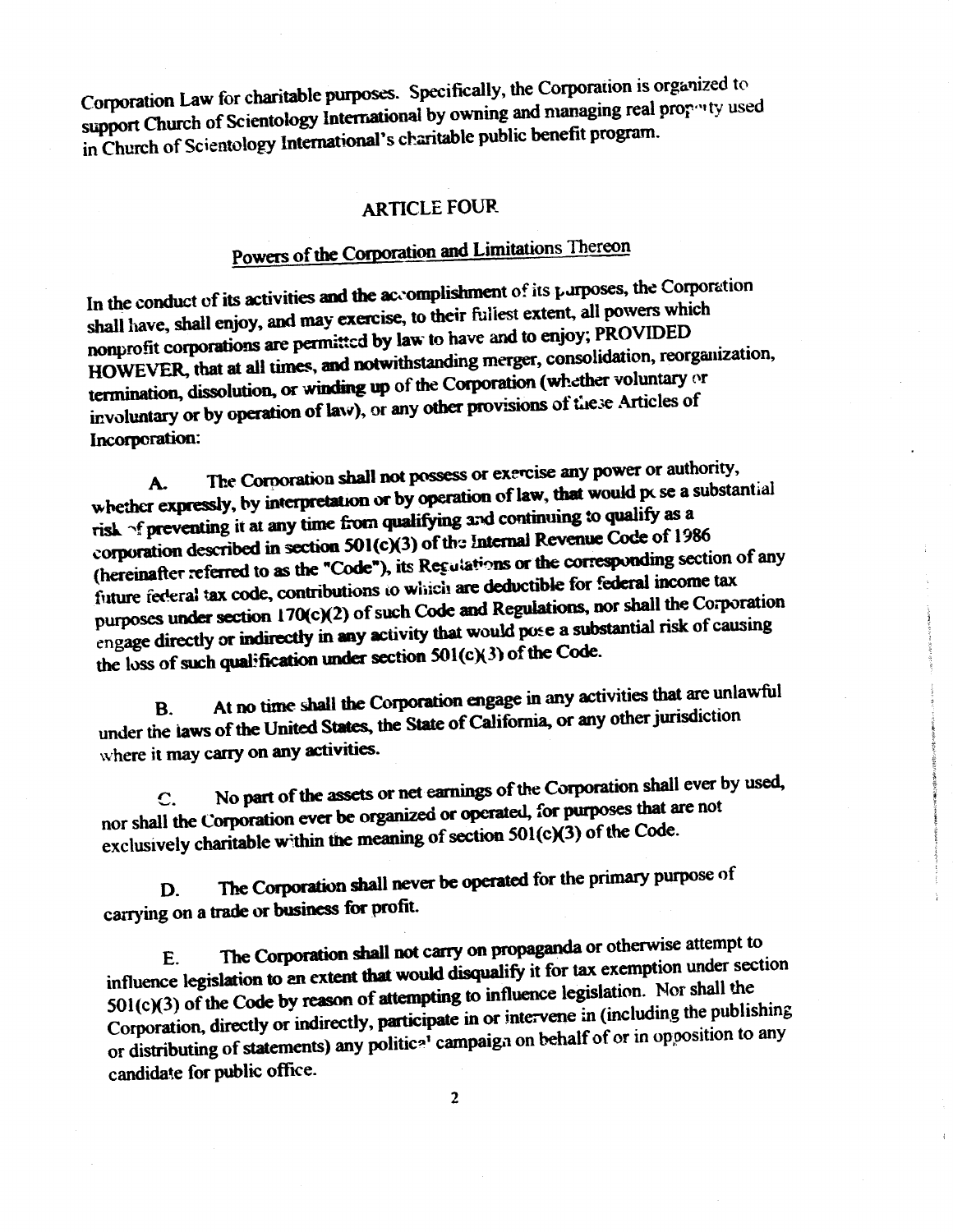No solicitation of contributions to the Corporation shall be made, and no F. gift, bequest, or devise to the Corporation shall be accepted, upon any condition or limitation that would pose a substantial risk of causing the Corporation to lose its federal ncome tax exemption.

Pursuant to the prohibition contained in section 501(c)(3) of the Code, no G. part of the net earnings, current or accumulated, of the Corporation shall ever inure to the benefit of or be distributable to its Directors or Officers or other private persons, except that the Corporation shall be authorized and empowered to pay reasonable compensation for services rendered (including reimbursement of actual and reasonable expenses incurred in connection with the administration. If the affairs of the Corporation).

The Corporation shall never be controlled, directly or indirectly, by one or  $H_{\cdot}$ more disqualified persons with respect to the Corporation (as defined in section 4946 of the Code) other than foundation managers.

The Corporation shall not carry on any activities not permitted to be L carried on by an organization described in section 509(a)(3) of the Code.

Notwithstanding any other provision of these Articles, if at any time or  $J_{-}$ times the Corporation is a private foundation within the meaning of section 509 of the Code, then during such time or times:

The Corporation shall distribute its income for each taxable year at such  $\mathbf{d}$ time and in such manner as not to subject the Corporation to tax under section 4942 of the Code:

The Corporation shall not engage in any act of self-dealing as defined in  $(2)$ section 4941(d) of the Code;

The Corporation shall not retain any excess business holdings as defined  $(3)$ in section 4943(c) of the Code;

The Corporation shall not make any investments in such manner as to  $(4)$ subject the Corporation to tax under section 4944 of the Code; and

The Corporation shall not make any taxable expenditures as defined in  $(5)$ section 4945(d) of the Code.

The property of the Corporation is irrevocably dedicated to charitable K. purposes and no part of the net income or assets of the Corporation shall inure to the benefit of private persons.

 $\overline{3}$ 

**North Stage Conference** 

THE PERSON NAMED IN COLUMN TWO OFFICE ADDRESS OF TAXABLE PARTIES.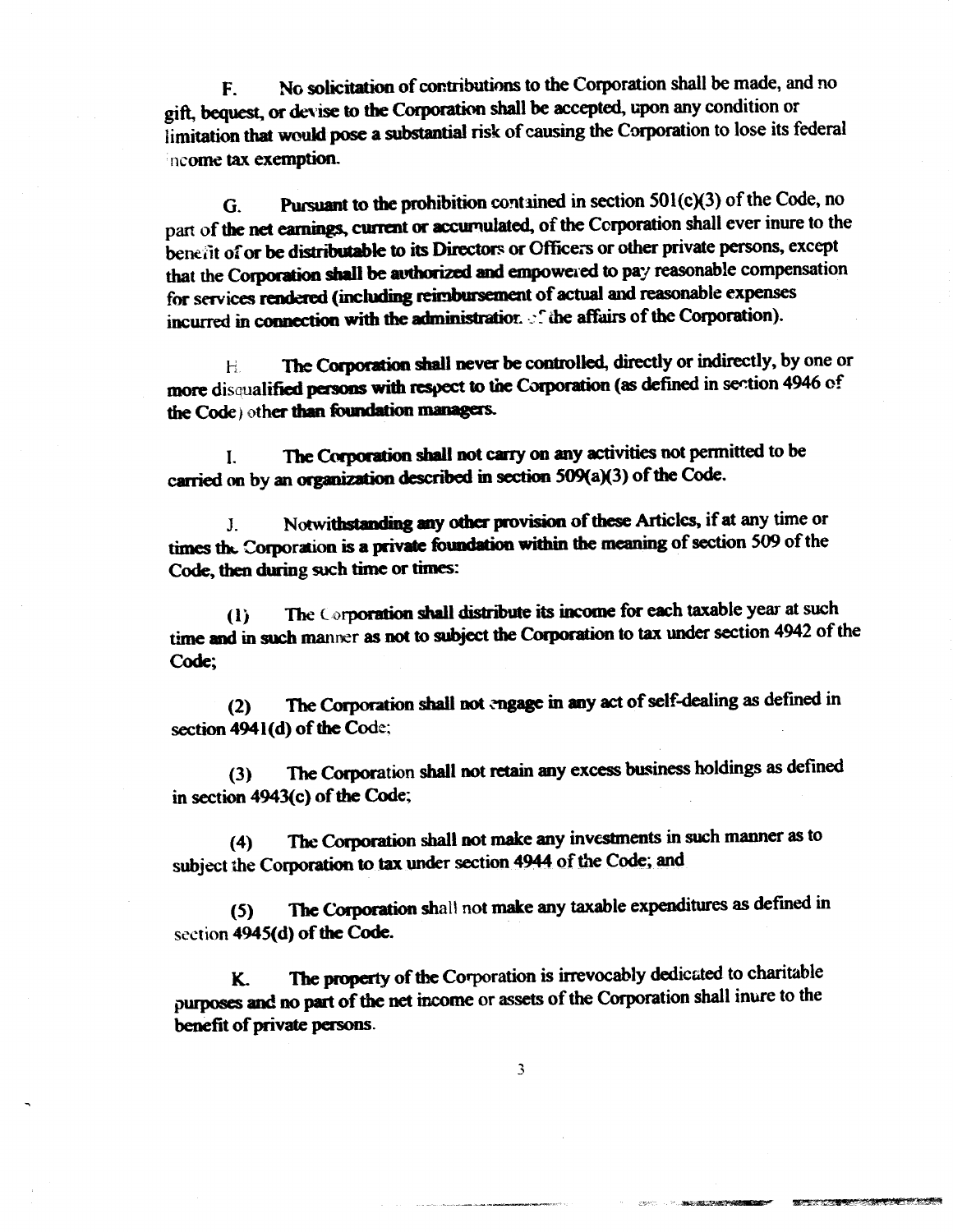### **ARTICLE FIVE**

### Sole Member

In accordance with this Corporation's status as an integrated auxiliary of Church of Scientology International, Church of Scientology International shall be the Sole Member of this Corporation.

#### **ARTICLE SIX**

#### Directors of the Corporation

Directors shall be appointed by the Sole Member as provided in the Bylaws of the Corporation. The number of the Corporation's Directors may not be increased above five (5) nor decreased below three (3), with the exact number of Directors to be fixed by resolution of the Sole Member.

#### **ARTICLE SEVEN**

## Disposition of the Corporation's Assets Upon Dissolution

Upon dissolution or winding up of the Corporation in any manner or for any reason, voluntary or involuntary, its assets, if any, remaining after the payment or provision for payment of all debts and liabilities of the Corporation shall be distributed to, and only to, a nonprofit fund, foundation or corporation that is organized and operated exclusively for charitable purposes meeting the requirements for exemption provided by section 214 of the Revenue and Taxation Code and which has established its tax exempt under section 501(c)(3) of the Code.

## **ARTICLE EIGHT**

## Amendment of the Corporation's Articles of Incorporation

Except as provided in sections 5812 and 5813.5 of the California Nonprofit Public Benefit Corporation Law, the articles of incorporation of the Corporation may be amended only upon the majority vote of all the Directors of the Corporation then incumbent and approval of the Corporation's Sole Member.

 $\ddot{\phantom{a}}$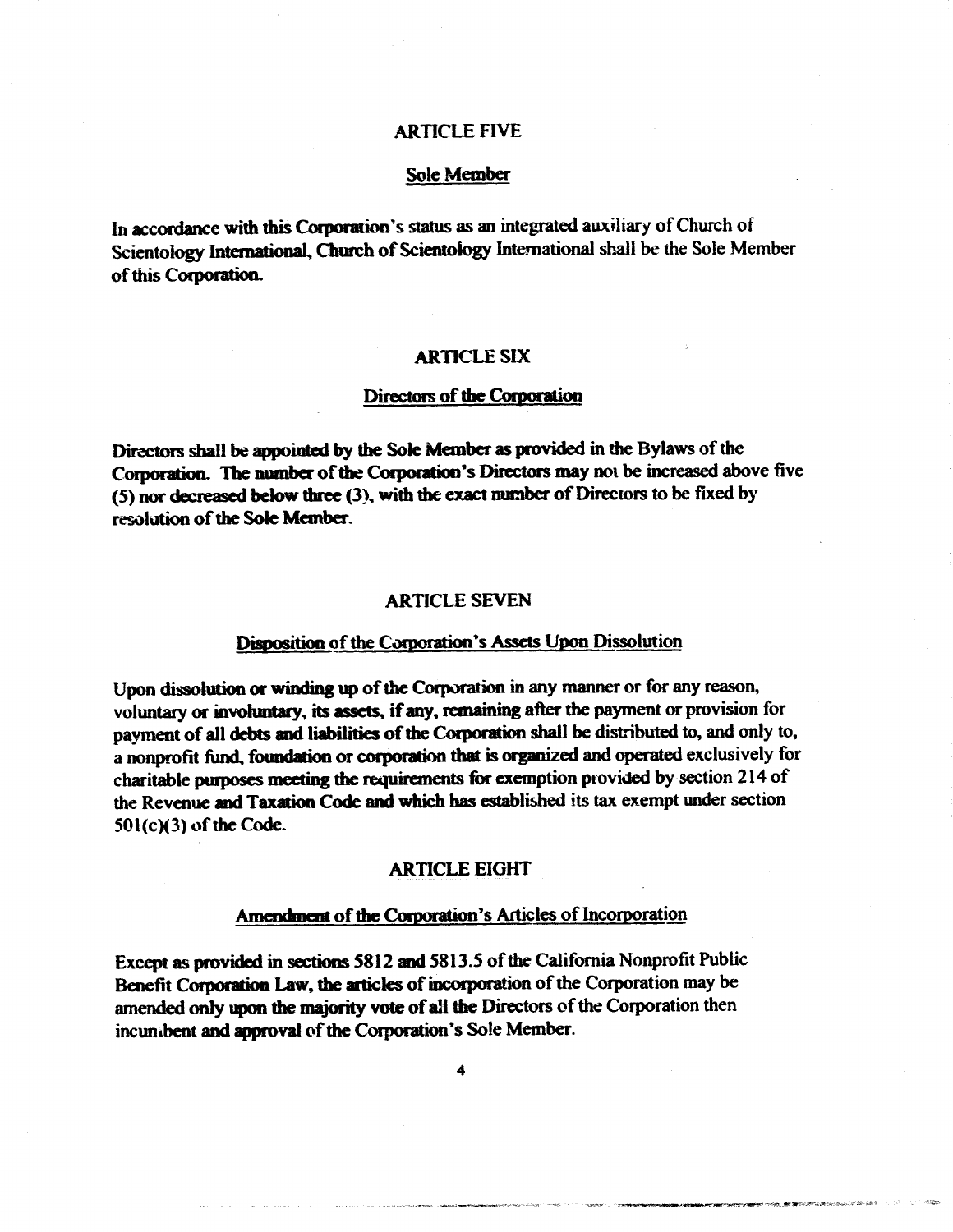- 3. The foregoing aniendment and restatement of the Articles of Incorporation has been duly approved by the Corporation's Board of Directors.
- 4. The foregoing amendment and restatement of the Articles of Incorporation has been duly approved by the required vote of the Corporation's Sole Member.

We further declare under penalty of perjury under the laws of the State of California that the matters set forth in this certificate are true and correct and of our own knowledge.

Executed in Los Angeles, California.

Cambelant

**Tom DeVocht**, President

Date: 40000001, 2004

Curk ffeele Date 22 October 2004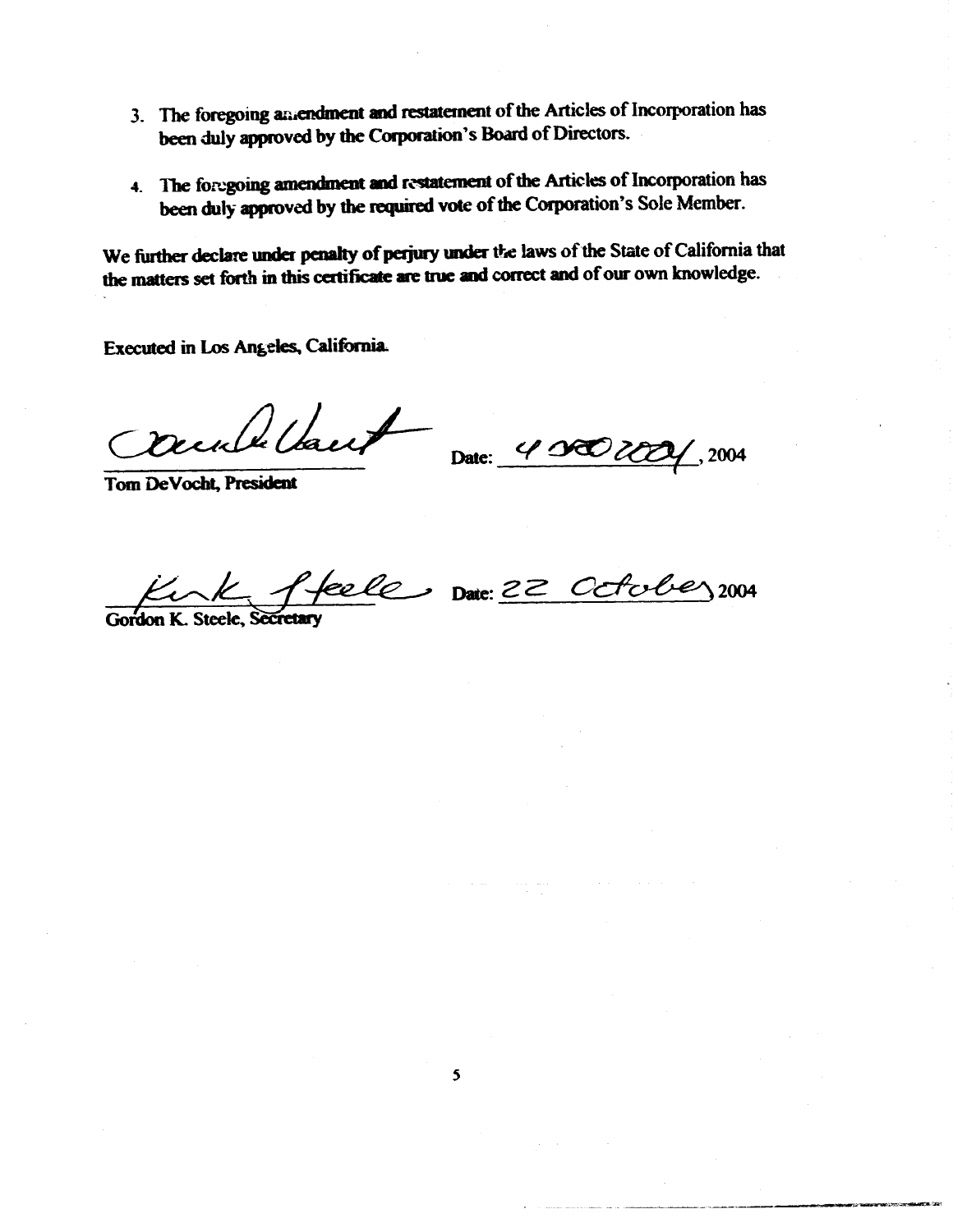## **RESOLUTIONS ADOPTED BY**

## **UNANIMOUS WRITTEN CONSENT**

## OF THE BOARD OF DIRECTORS OF

## SOCIAL BETTERMENT PROPERTIES INTERNATIONAL

We, the undersigned, being all of the members of the Board of Directors of Social Betterment Properties International ("SBPI"), a nonprofit public benefit corporation, do by this written consent take the following action and adopt the following resolutions.

**WHEREAS, the California State Board of Equalization, Property and** Special Taxes Department has rejected SBPI's organizational clearance certificate application on the basis that it believes that SBPI's Articles of Incorporation does not include an irrevocable dedication clause and that the dissolution clause is insufficient. it is therefore:

RESOLVED: That the Corporation's Articles of Amendment be amended and restated by adding a new paragraph K to ARTICLE FOUR and amending ARTICLE SEVEN so that it reads as follows:

## **ARTICLE SEVEN**

## Disposition of the Corporation's Assets Upon Dissolution

Upon dissolution or winding up of the Corporation in any manner of for any reason, voluntary or involuntary, its assets, if any, remaining after payment or provision for payment of all debts and liabilities of the Corporation shall be distributed to, and only to, a nonprofit fund, foundation or corporation that is organized and operated exclusively for charitable purposes meeting the requirements for exemption provided by section 214 of the Revenue and Taxation Code and which has established its tax exempt status under section 501(c)(3) of the Internal Revenue Code.

RESOLVED: That upon approval of the aforementioned amendments to and restatement of the Articles of Incorporation by CSI, the Corporation's Sole Member, the Secretary is hereby instructed to duly record such amendments with the California Secretary of State's Office and to send a certified copy thereof to the Board of Equalization's Assessment Policy and Standards Division.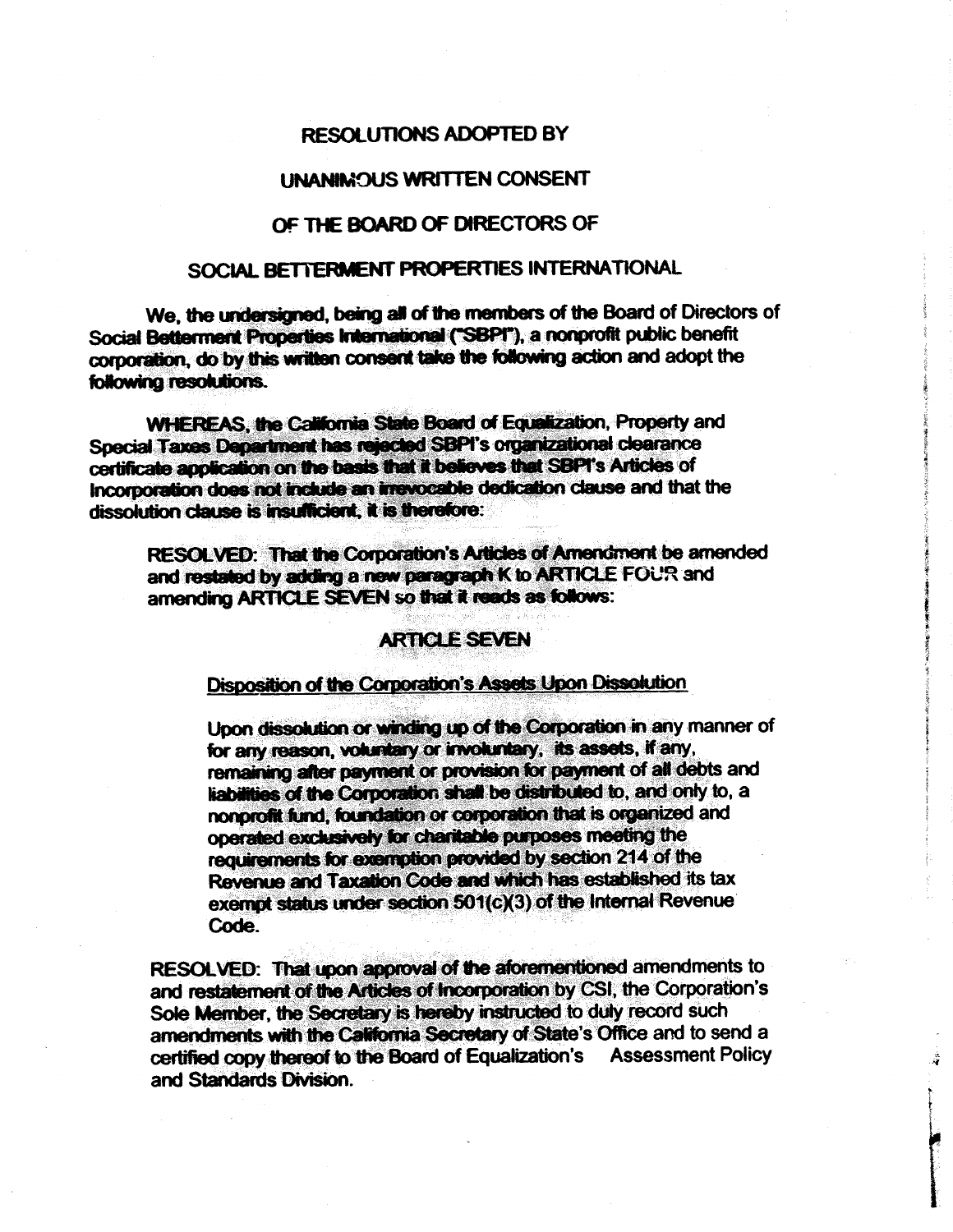This consent is executed pursuant to the Bylaws of the corporation which authorize the taking of action by unanimous written consent without a meeting.

Deurle Dated: 4 AFEO TOOCY

Jeele Dated: 22 008 2004 Kin 2004 Dated: 24 Oct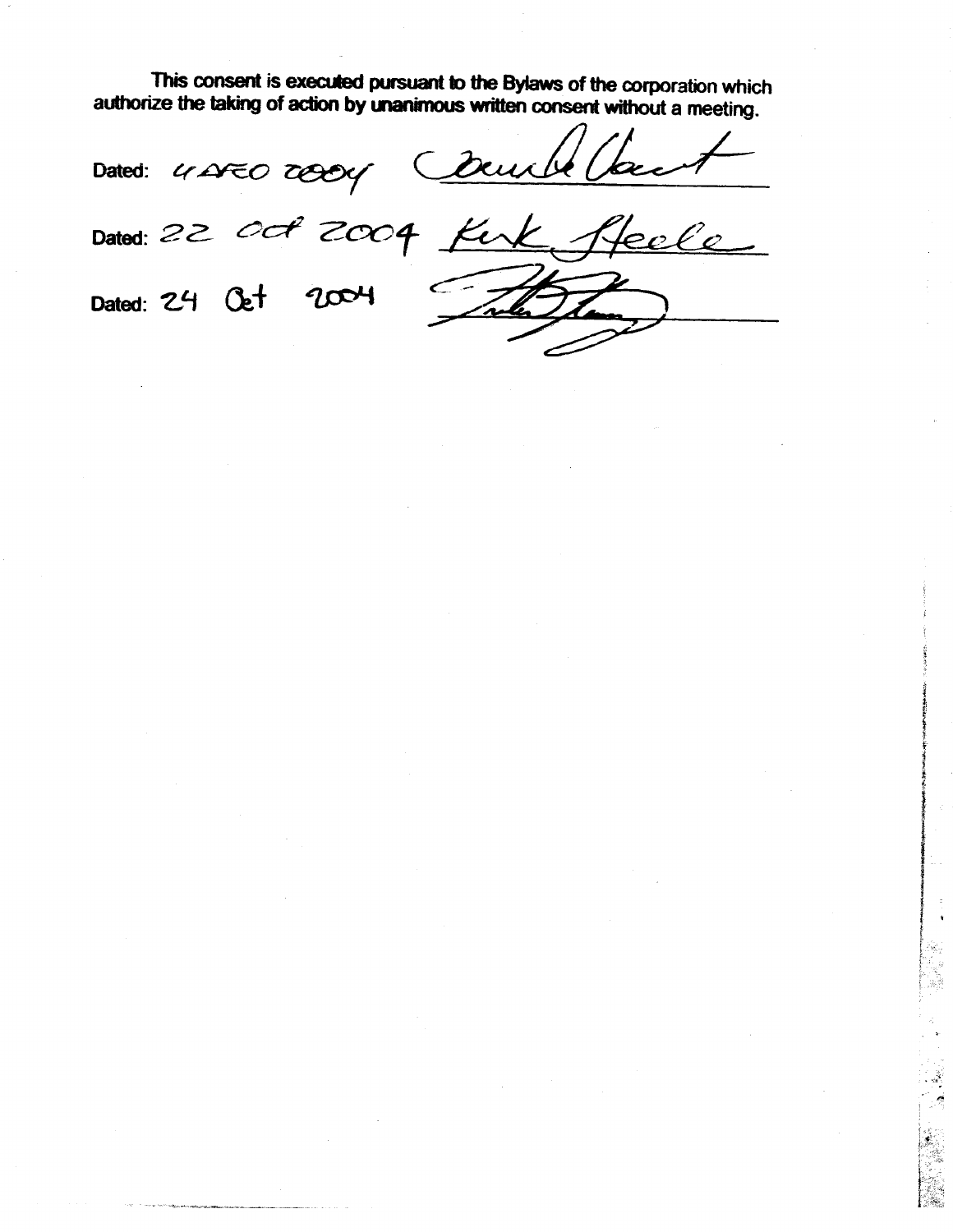#### RESOLUTIONS ADOPTED BY

#### **UNANIMOUS WRITTEN CONSENT**

### OF THE BOARD OF DIRECTORS OF

## CHURCH OF SCIENTOLOGY INTERNATIONAL

We, the undersigned, being all the members of the Board of Directors of Church of Scientology International, a nonprofit religious corporation, do by this written consent take the following action and adopt the following resolutions.

WHEREAS, CSI is the sole member of Social Betterment Properties International (SBPI); and

WHEREAS, according to the Bylaws of SBPI any changes to its Articles of Incorporation must have both the approval of SBPI's board of directors and the Sole Member; and

WHEREAS, the California State Board of Equalization, Property and Special

Taxes Department has rejected SBPI's organizational clearance certificate application

(for property tax exemption on properties that SBPI owns) on the basis that it believes

that SBPI's Articles of Incorporation do not include an irrevocable dedication clause and

that the dissolution clause is insufficient; and

WHEREAS, the board of SBPI has adopted amendments to its Articles of

Incorporation to correct the points brought up by the State Board:

RESOLVED: That the attached Restated Articles of Incorporation for SBPI adding a new paragraph K to ARTICLE FOUR and amending ARTICLE SEVEN are hereby approved.

RESOLVED FURTHER: That the officers of the corporation or any of them singly, are hereby authorized to take all necessary actions and execute all necessary documents to implement the foregoing resolution.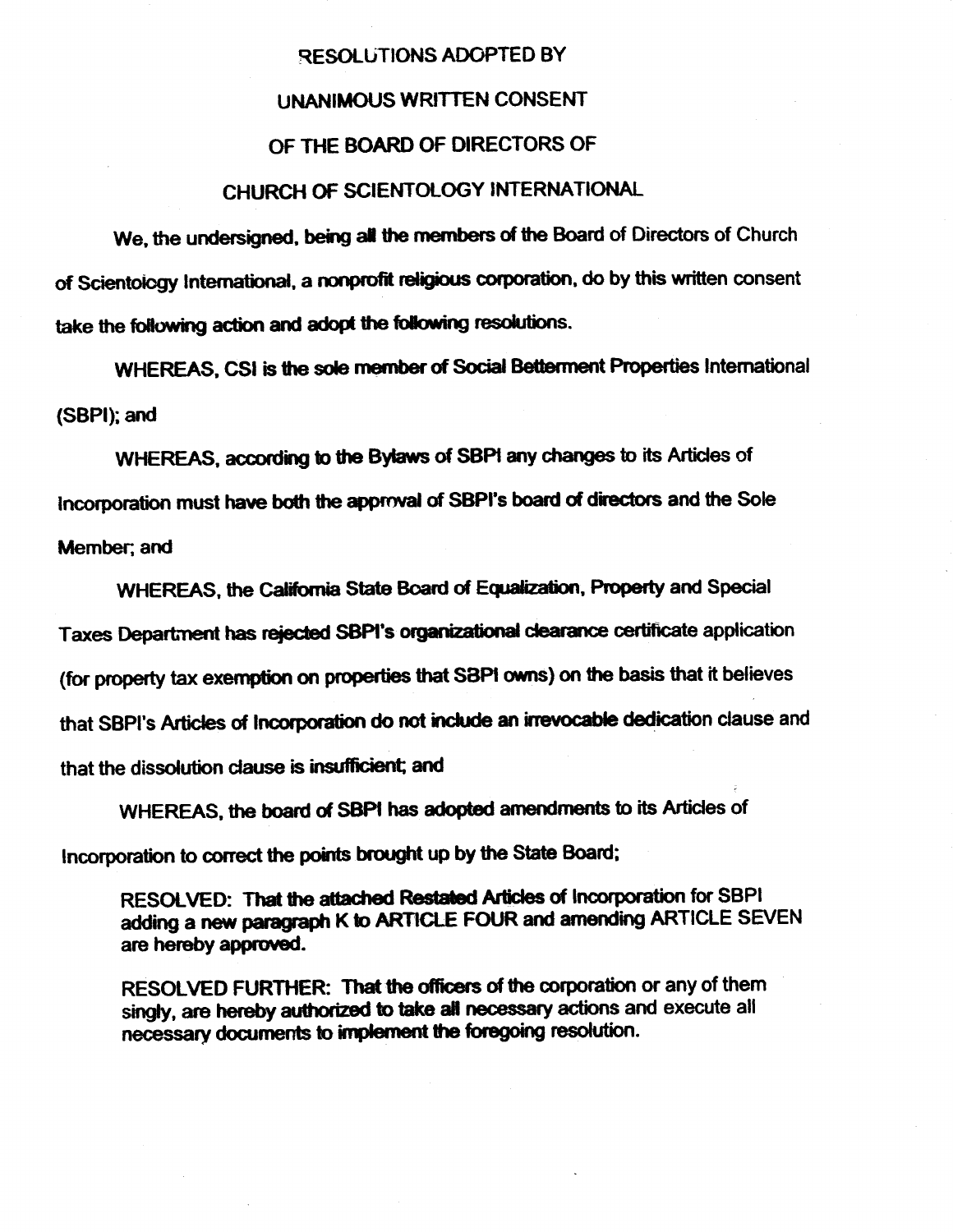This consent is executed pursuant to the Bylaws of the corporation which authorize the taking of action by unanimous written consent with out a meeting.

Dated: 9gee By

Dated:  $\mathcal{G}$ lec  $C_+$ 

Dated:  $30 \overline{J}$ au O5

Dated:  $9$  Apc  $4$ 

**Kurt Weiland** Cathern pe Rinder **Mike Rinder** Guillaume Lesovre